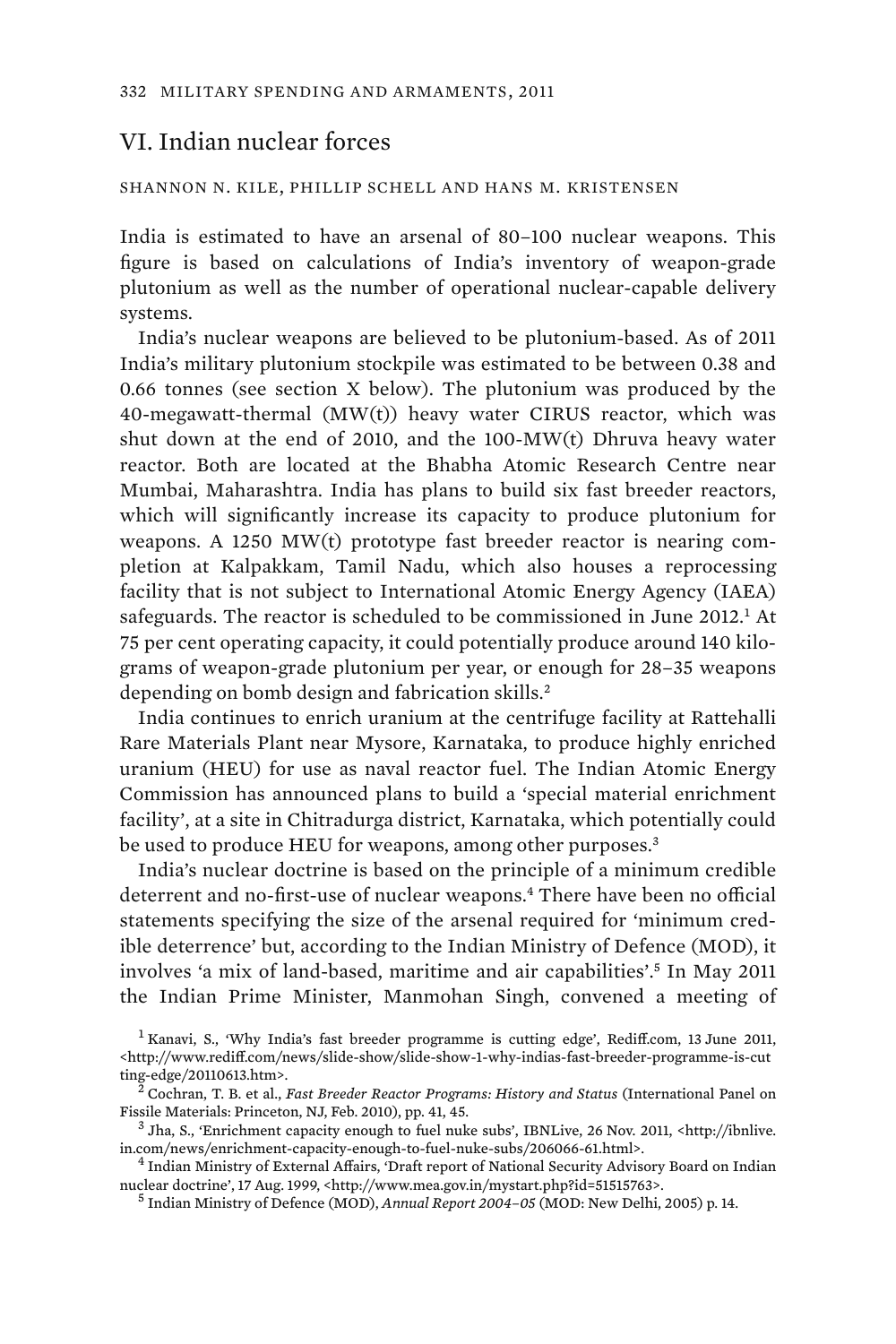India's Nuclear Command Authority (NCA), the body responsible for overseeing the country's nuclear arsenal, to assess progress towards the goal of achieving an operational 'triad' of nuclear forces.<sup>6</sup>

### **Strike aircraft**

Aircraft constitute the most mature component of India's nuclear strike capabilities (see table 7.7). The Indian Air Force (IAF) has reportedly certified the Mirage 2000H multi-role combat aircraft for delivery of nuclear gravity bombs. The IAF's Jaguar IS Shamsher and Sukhoi Su-30MKI combat aircraft have also been mentioned as having a possible nuclear role.<sup>7</sup> The Indian Strategic Forces Command (SFC) has reportedly submitted a proposal to the MOD for setting up two dedicated squadrons of fighter aircraft for the nuclear delivery role under its command.<sup>8</sup>

## **Land-based missiles**

The Prithvi short-range ballistic missile was India's sole operational ballistic missile for many years. The 150 kilometre-range Prithvi I is a single-stage, road-mobile, liquid-fuelled missile that was inducted into Indian Army service in 1994. A number of Prithvi I missiles are widely believed to have been modified for a nuclear delivery role, although this has never been officially confirmed. The Prithvi II is a longer-range variant that is rumoured to also have a nuclear role. In 2011 the SFC conducted three successful launches of Prithvi II missiles—on 11 March, 9 June and 26 September—during routine exercises.<sup>9</sup> Pakistan complained that India had failed to inform it in advance about the March test launch, as required under a 1991 bilateral agreement on missile test notifications.<sup>10</sup>

Indian defence sources indicate that the family of longer-range Agni ballistic missiles, which are designed to provide a quick-reaction nuclear

 $6$  The NCA comprises the political council, chaired by the prime minister, and the executive council, chaired by the national security adviser to the prime minister. The NCA's directives are operationalized by a Strategic Forces Command under the control of a commander-in-chief. Pandit, R., 'Manmohan Singh takes stock of country's nuclear arsenal', *Times of India*, 17 May 2011. <sup>7</sup>

 $<sup>7</sup>$  Naik, P. V., 'IAF aiming for diverse capabilities, says vice chief of air staff, Air Marshall P. V. Naik</sup> in his keynote address on fighter technology and advance systems', India Strategic, 26 Sep. 2008, <http://www.indiastrategic.in/topstories178.htm>. <sup>8</sup>

Press Trust of India, 'Strategic Command to acquire 40 nuclear capable fighters', *Hindustan Times*, 12 Sep. 2010. <sup>9</sup>

 <sup>&#</sup>x27;Prithvi-II ballistic missile test-fired successfully', *Indian Express*, 26 Sep. 2011; Mallikarjun, Y., 'Prithvi-II successfully flight-tested', *The Hindu*, 9 June 2011; and 'Prithvi II, Dhanush test-fired

<sup>&</sup>lt;sup>10</sup> 'Pakistan test-fires Abdali missile', *Dawn*, 26 Mar. 2011.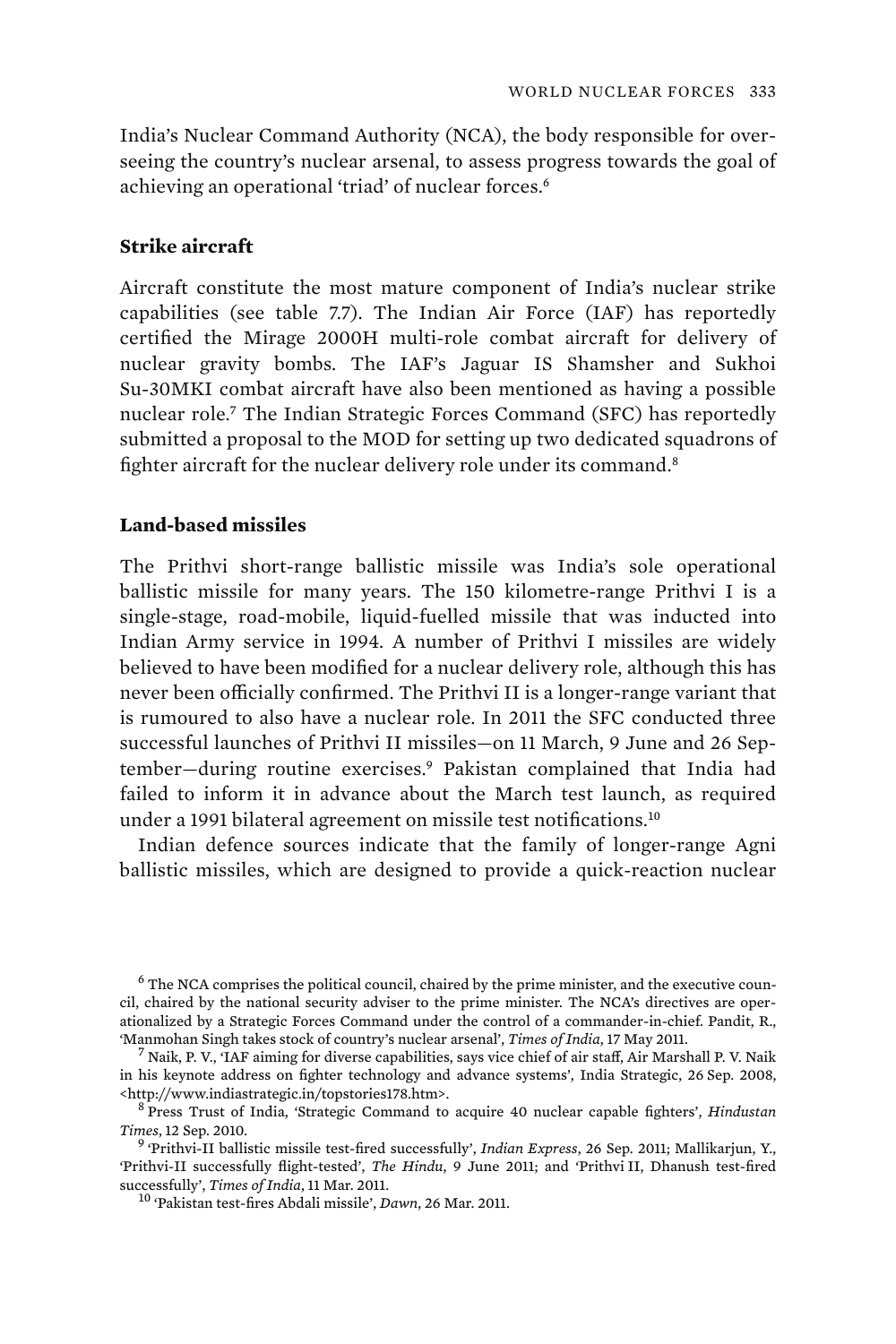| Type                                       | Range<br>$(km)^d$ | Payload<br>(kg) | <b>Status</b>                                                                                                                                                                                                                                                                                                                        |
|--------------------------------------------|-------------------|-----------------|--------------------------------------------------------------------------------------------------------------------------------------------------------------------------------------------------------------------------------------------------------------------------------------------------------------------------------------|
| Aircraftb                                  |                   |                 |                                                                                                                                                                                                                                                                                                                                      |
| Mirage 2000H<br>Vajra                      | 1850              |                 | 6 300 Has reportedly been certified for delivery of nuclear<br>gravity bombs                                                                                                                                                                                                                                                         |
| Land-based ballistic missiles <sup>c</sup> |                   |                 |                                                                                                                                                                                                                                                                                                                                      |
| Prithvi I/II                               | 150/250           |                 | 800/500 Prithvi I entered service in 1994; Prithvi I reportedly<br>had a nuclear capability and Prithvi II also is widely<br>rumoured to have nuclear capability, but any nuclear<br>role is probably diminishing with the introduction of<br>the Agni; fewer than 50 launchers deployed; most<br>recent test flight on 26 Sep. 2011 |
| Agni $I^d$                                 | ~1700             |                 | 1 000 Most recent Indian Army operational test on 1 Dec.<br>2011                                                                                                                                                                                                                                                                     |
| Agni II                                    | 2000              |                 | 1 000 Successful test launch on 30 Sep. 2011; operational<br>status uncertain                                                                                                                                                                                                                                                        |
| Agni III                                   | $-3000$           |                 | 1 500 In production and inducted into army service                                                                                                                                                                                                                                                                                   |
| Agni IV $^e$                               | >3 000            |                 | 1 000 Under development; test launched to 3000 km on<br>15 Nov. 2011                                                                                                                                                                                                                                                                 |
| Agni V                                     | >5000             |                 | 1 000 Under development; test launch planned for 2012                                                                                                                                                                                                                                                                                |
| Sea-based ballistic missiles               |                   |                 |                                                                                                                                                                                                                                                                                                                                      |
| Dhanush                                    | 350               |                 | 500 Test-launched on 11 Mar. 2011; induction under way<br>but not thought to be operational                                                                                                                                                                                                                                          |
| $K-15$                                     | 700               |                 | 500-600 Under development; test-launched from a<br>submerged pontoon on 26 Feb. 2008                                                                                                                                                                                                                                                 |
| $K-4$                                      | 3500              |                 | 1 000 Developmental tests of gas booster reportedly<br>carried out in Jan. 2010                                                                                                                                                                                                                                                      |

#### **Table 7.7.** Indian nuclear forces, January 2012

*a* Aircraft range is for illustrative purposes only; actual mission range will vary according to flight profile and weapon loading. Missile payloads may need to be reduced in order to achieve maximum range.

*b* The Jaguar IS Shamsher and Sukhoi Su-30MKI combat aircraft have also been mentioned as having a possible nuclear delivery role.

*c* India has also begun developing a subsonic cruise missile with a range of 1000 km, known as the Nirbhay (Fearless), which may have a nuclear capability.

*d* The original Agni I, now known as the Agni, was a technology demonstrator programme that ended in 1996. The Indian Ministry of Defence refers to Agni I as A1.

*<sup>e</sup>*A previous version was known as the Agni II Prime.

 $^f\!A$  land-based version of the K-15, known as the Shourya, was test-launched for the first time on 12 Nov. 2008 and again on 24 Sep. 2011.

*Sources*: Indian Ministry of Defence, annual reports and press releases; International Institute for Strategic Studies, *The Military Balance 2010* (Routledge: London, 2010); US Air Force, National Air and Space Intelligence Center (NASIC), *Ballistic and Cruise Missile Threat* (NASIC: Wright-Patterson Air Force Base, OH, June 2009); Indian news media reports; 'Nuclear notebook', *Bulletin of the Atomic Scientists*, various issues; and authors' estimates.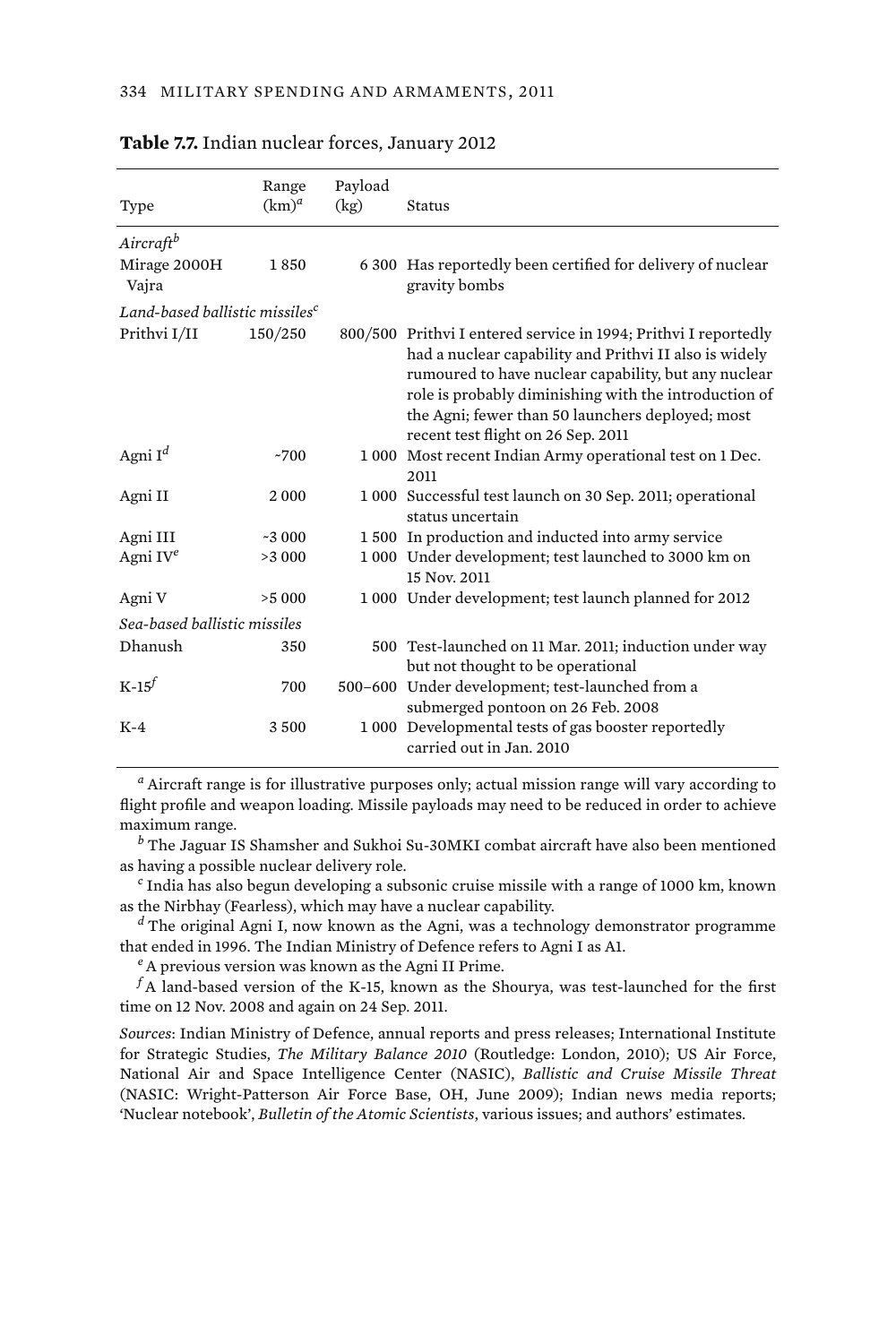capability, has largely taken over the Prithvi's nuclear delivery role. Like the Prithvi, the Agni was developed by India's Defence Research and Development Organisation (DRDO) as a part of its problem-plagued integrated guided missile development programme.<sup>11</sup> The 700-km-range Agni I (designated the A1 by the Indian MOD) is a single-stage, solid-fuelled missile that is deployed with the Indian Army's 334 Missile Group. On 1 December 2011 an Agni I missile was test-fired from a road-mobile launcher during an army training exercise.<sup>12</sup> The Agni II is a two-stage solid-fuelled missile that can deliver a 1000-kg payload to a maximum range of 2000 km. On 30 September 2011 the SFC successfully launched an Agni II from the Wheeler Island complex on the Orissa coast. This marked the second successful test launch of the missile following two failures in 2009.<sup>13</sup>

The DRDO has been developing a variant of the Agni II, known previously as the Agni II Prime but redesignated as the Agni IV. According to DRDO officials, the two-stage Agni IV incorporates several technological advances, including composite rocket engines, improved stage separation and a state-of-the-art navigational system.<sup>14</sup> On 15 November 2011 an Agni IV was successfully launched from the Wheeler Island complex and travelled 3000 km to a target zone in the Bay of Bengal.<sup>15</sup> The DRDO plans for the Agni IV to be inducted into army service in 2014, following two to four more flight tests.<sup>16</sup>

The DRDO has also developed the Agni III, a two-stage, solid-fuelled missile capable of delivering a 1500-kg payload to a range of 3000– 3500 km. In June 2011 Vijay Kumar Saraswat, the director-general of the DRDO, said that the missile had been inducted into army service and was in production.<sup>17</sup>

The DRDO has prioritized the development of the three-stage, roadmobile Agni V. With a range of 5000 km, the missile will be capable of reaching targets throughout most of China. The first test launch of the Agni V had been expected by the end of 2011 but did not take place until 19 April 2012.<sup>18</sup>

 $^{11}$ Verma, B., 'How DRDO failed India's military', Rediff, 15 Jan. 2008, <http://www.rediff.com/ news/2008/jan/15guest.htm>.<br><sup>12</sup> Indian Ministry of Defence, Press Information Bureau, 'Army conducts successful flight test of

missile Agni A1-06', 1 Dec. 2011, <http://pib.nic.in/newsite/erelease.aspx?relid=77985>.  $^{13}$  Subramanian, T. S., and Mallikarjun, Y., 'Agni-II soars in success', *The Hindu*, 30 Sep. 2011.  $^{14}$  Pandit, R., 'With Chin efficiency", *Times of India*, 16 Nov. 2011.<br><sup>15</sup> Subramanian, T. S., 'Agni-IV test-flight a "stupendous success"', *The Hindu*, 15 Nov. 2011.<br><sup>16</sup> Shukla, A., 'DRDO plans early entry of Agni-4 into arsenal', *Business Sta*